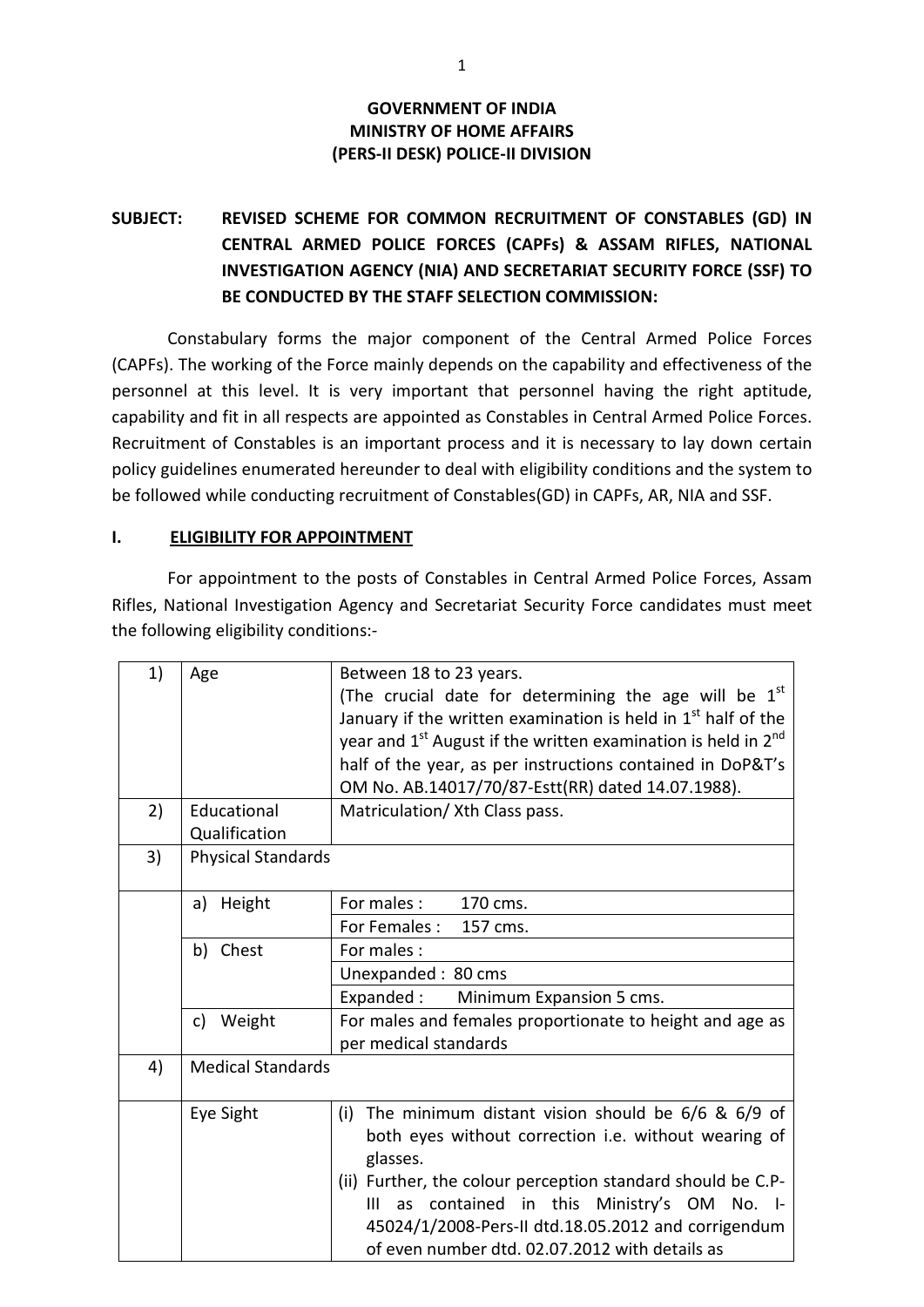|                                                         | <b>Visual Acuity</b><br>unaided<br>(NEAR VISION) |                |                | Uncorrected<br>visual acuity<br>(DISTANT<br>VISION)                                                                                                                                                                                                                                                                                                                                                                                                                                                                                                                                                                       |  | Refraction  | Color<br>Vision                                                                                 | Remarks                     |                                                                                                                                                                                                                                                                                                                                                                      |  |
|---------------------------------------------------------|--------------------------------------------------|----------------|----------------|---------------------------------------------------------------------------------------------------------------------------------------------------------------------------------------------------------------------------------------------------------------------------------------------------------------------------------------------------------------------------------------------------------------------------------------------------------------------------------------------------------------------------------------------------------------------------------------------------------------------------|--|-------------|-------------------------------------------------------------------------------------------------|-----------------------------|----------------------------------------------------------------------------------------------------------------------------------------------------------------------------------------------------------------------------------------------------------------------------------------------------------------------------------------------------------------------|--|
|                                                         |                                                  | <b>Better</b>  | Worse          | <b>Better</b>                                                                                                                                                                                                                                                                                                                                                                                                                                                                                                                                                                                                             |  | Worse       |                                                                                                 |                             |                                                                                                                                                                                                                                                                                                                                                                      |  |
|                                                         |                                                  | eye            | eye            | eye                                                                                                                                                                                                                                                                                                                                                                                                                                                                                                                                                                                                                       |  | eye         |                                                                                                 |                             |                                                                                                                                                                                                                                                                                                                                                                      |  |
|                                                         |                                                  | N <sub>6</sub> | N <sub>9</sub> | 6/6                                                                                                                                                                                                                                                                                                                                                                                                                                                                                                                                                                                                                       |  | 6/9         | Visual<br>correction<br>of any kind<br>is<br>not<br>permitted<br>even<br>by<br>glasses          | CP III BY<br><b>ISIHARA</b> | right<br>In<br>handed<br>the<br>person,<br>Right eye<br>is<br>better eye and<br>vice versa.<br>-Binocular<br>vision<br>is<br>required                                                                                                                                                                                                                                |  |
|                                                         |                                                  |                |                |                                                                                                                                                                                                                                                                                                                                                                                                                                                                                                                                                                                                                           |  | the duties. |                                                                                                 |                             | The candidates must not have knock knee, flat foot,<br>varicose vein and squint in eyes. They must be in good<br>mental and physical health for duties in all places including<br>in high altitude and be fit to serve in border areas with<br>extreme climatic conditions and must be free from any<br>defect likely to interfere with the efficient performance of |  |
| 5                                                       |                                                  |                | Relaxations    |                                                                                                                                                                                                                                                                                                                                                                                                                                                                                                                                                                                                                           |  |             |                                                                                                 |                             |                                                                                                                                                                                                                                                                                                                                                                      |  |
| (a)                                                     |                                                  | <u>Age</u>     |                |                                                                                                                                                                                                                                                                                                                                                                                                                                                                                                                                                                                                                           |  |             | There will be relaxation in age for SC/ST/OBC, Ex<br>with the Government orders on the subject. |                             | Servicemen and other categories of persons in accordance                                                                                                                                                                                                                                                                                                             |  |
| (b)<br><b>Height</b><br>for<br>cms<br>para.<br>females. |                                                  |                |                | (i) The minimum height for all candidates belonging to<br>Scheduled Tribes will be 162.5 cms for males and 150<br>females for ST<br>of<br>candidates<br>all<br>States/UTs/districts except as given in the following<br>(ii) The minimum height for all Schedule Tribe candidates<br>hailing from the North-Eastern States of Arunanchal<br>Pradesh, Manipur, Meghalaya, Mizoram, Nagaland,<br>Sikkim & Tripura and Left Wing Extremism affected<br>districts will be 160 cms for males and 147.5 cms for<br>(iii) The minimum height of candidates falling in the<br>categories of Garhwalis, Kumaonis, Dogras, Marathas |  |             |                                                                                                 |                             |                                                                                                                                                                                                                                                                                                                                                                      |  |
|                                                         |                                                  |                |                |                                                                                                                                                                                                                                                                                                                                                                                                                                                                                                                                                                                                                           |  |             | cms for male and 155 cms for females.                                                           |                             | and candidates belonging to the States of Assam,<br>Himachal Pradesh and Jammu & Kashmir will be 165<br>(iv) The minimum height will be 162.5 cms for males and<br>152.5 cms for females for the candidates hailing from<br>the North-Eastern Sates of Arunanchal Pradesh,<br>Manipur, Meghalaya, Mizoram, Nagaland, Sikkim &                                        |  |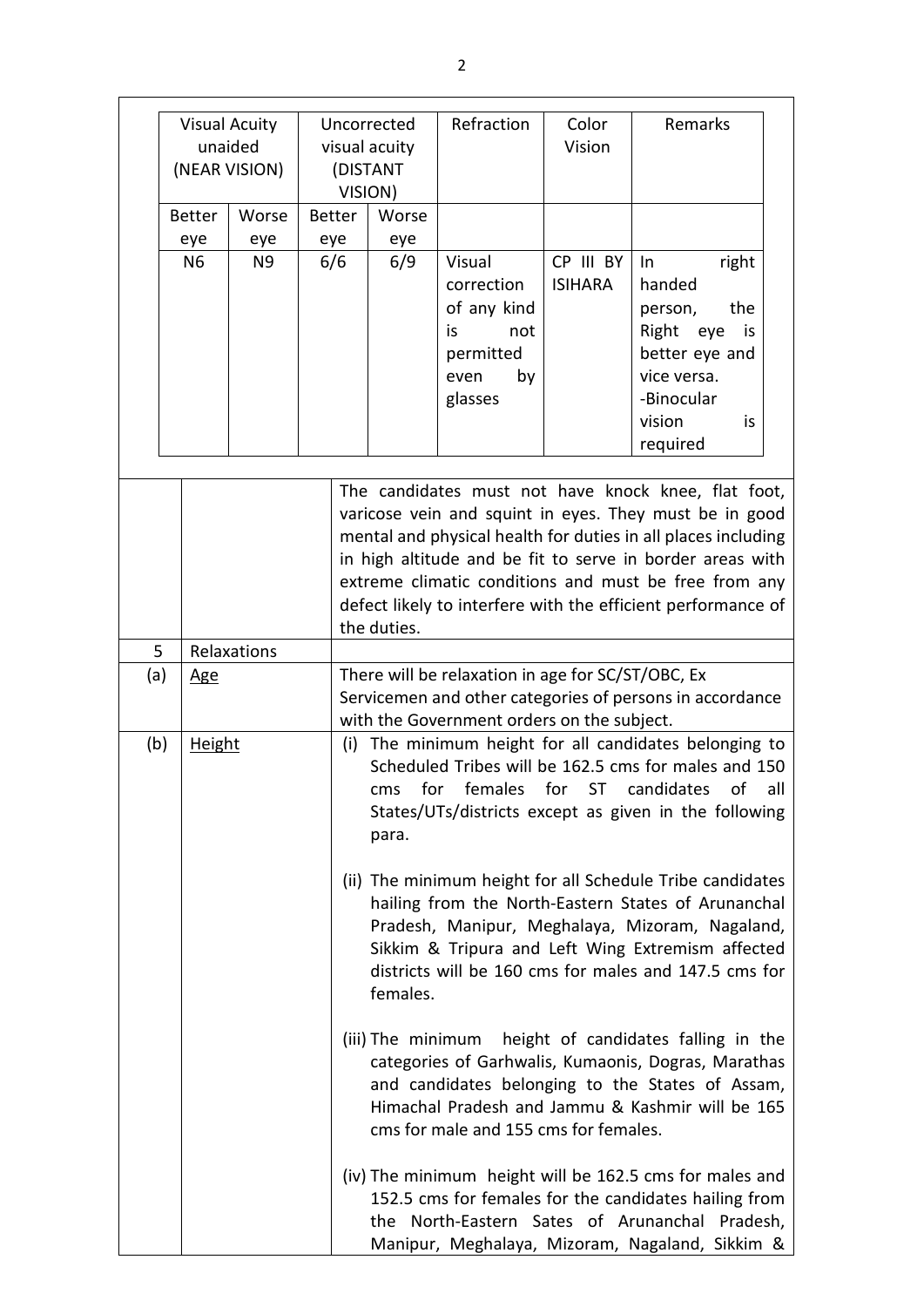|       | Tripura and candidates hailing from Gorkha Territorial<br>Administration (GTA) comprising of the three Sub-<br>Divisions of Darjeeling District namely Darjeeling,<br>Kalimpong and Kurseong and includes the following<br>"Mouzas" Sub-Division of these Districts :-<br>(1) Lohagarh Tea Garden (2) Lohagarh Forest (3)<br>Rangmohan (4) Barachenga (5) Panighata (6) Chota<br>Adalpur (7) Paharu (8) Sukna Forest (9) Sukna Part-I<br>(10) Pantapati Forest-I (11) Mahanadi Forest (12)<br>Champasari Forest (13) Salbari Chhatpart-II (14) Sitong<br>Forest (15) Sivoke Hill Forest (16) Sivoke Forest (17)<br>Chhota Chenga (18) Nipania. |
|-------|------------------------------------------------------------------------------------------------------------------------------------------------------------------------------------------------------------------------------------------------------------------------------------------------------------------------------------------------------------------------------------------------------------------------------------------------------------------------------------------------------------------------------------------------------------------------------------------------------------------------------------------------|
| Chest | (i) The minimum chest for all male candidates belonging<br>to Scheduled Tribes will be 76 cms (minimum 5 cms<br>expansion)                                                                                                                                                                                                                                                                                                                                                                                                                                                                                                                     |
|       | (ii) The minimum chest of male candidates falling in the<br>categories of Garhwalis, Kumaonis, Dogras, Marathas<br>and candidates belonging to the States of Assam,<br>Himachal Pradesh and Jammu & Kashmir will be 78<br>cms (minimum 5 cms expansion).                                                                                                                                                                                                                                                                                                                                                                                       |
|       | (iii) The minimum chest of male candidates hailing from<br>North-Eastern States of Arunanchal Pradesh, Manipur,<br>Meghalaya, Mizoram, Nagaland, Sikkim, Tripura and<br>Gorkha Territorial Administration (GTA) as mentioned<br>in para-5(b)(iv) above will be 77 cms unexpanded<br>(with minimum 5 cms expansion)                                                                                                                                                                                                                                                                                                                             |

#### **II. CALCULATION OF VACANCIES**

Vacancies for a recruitment year will be calculated annually (Financial year basis). The recruitment will be completed before the end of the year. The vacancy will be calculated by each CAPF/AR/NIA/SSF on financial year basis. While calculating the vacancies, the following factors will be taken into account by the CAPFs, AR,NIA & SSF:-

- a) Vacancies in the existing Bns./Force (including the one which remained unfilled in the past recruitments);
- b) Number of personnel required for Raising of new Bns as per the schedule approved by MHA and any new posts sanctioned by MHA;
- c) Resultant vacancies existing or likely to arise during the year because of promotions in other ranks;
- d) Average of last 3 years wastage/retirements during the year;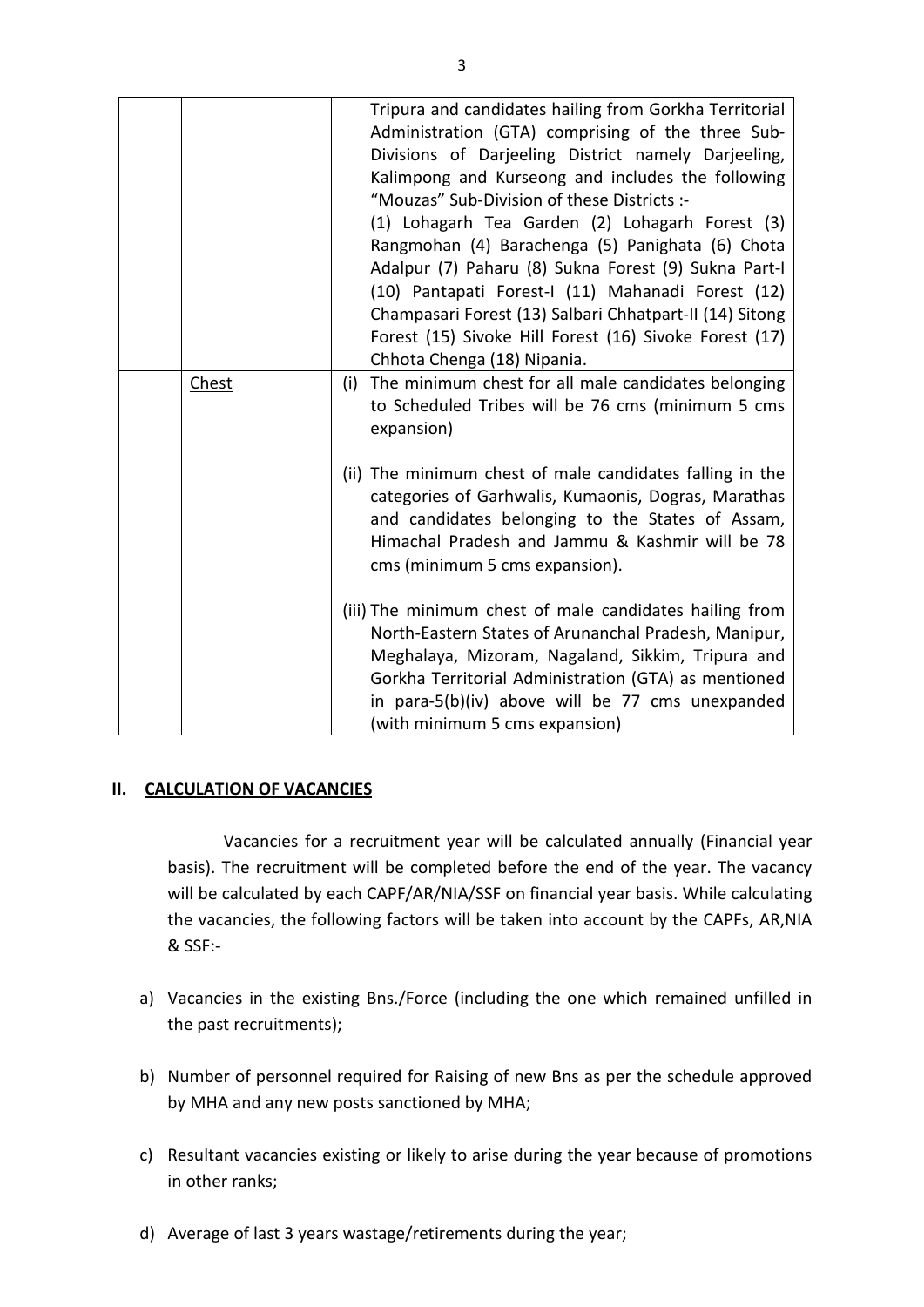- e) Average of last 3 year attritions/resignations;
- f) Average of last 3 years % of candidates who have not joined after their selection;
- g) 50% of the anticipated vacancies on retirement, promotion etc. of next financial year and all vacancies on account of new raising of Bns in next financial year.

#### **III. ALLOTMENT OF VACANCIES**

- 1) 60% of vacancies will be allotted amongst States/UTs on the basis of population ratio.
- 2) 20% of vacancies in the Border Guarding Forces (BGFs) (BSF, ITBP, SSB & Assam Rifles) will be allotted to border districts, which fall within the responsibility of the Force.
- 3) 20% of vacancies in BGFs will be allotted to areas affected by militancy i.e. J&K, North Eastern States and naxal affected areas. The districts/ areas affected by militancy shall be notified by the Government from time to time.
- 4) In Forces, other than Border Guarding Forces, 40% vacancies will be allotted to militancy affected areas i.e. J&K, North Eastern States and naxal affected areas. The district/areas affected by militancy shall be notified by the Government from time to time.
- 5) For diversion of annual vacancies from one State to another State, and also for diversion of vacancies of new raisings from one State to another in the same category or from one category to another category, concurrence of MHA will be required.

#### **IV. RESERVATION**

There will be reservations for SC/ST/OBC, Ex-Servicemen and other categories of personnel in accordance with the instructions issue by the Government from time to time. The reserved vacancies will be calculated and recruitment made with reference to the allocations made to the States/UTs under item III above. Quota for SC/ST/OBC for various States/UTs will be fixed having regard to the number of SC/ST/OBC population in such States/UTs. The unfilled reserved vacancies may also be filled through special recruitment drives.

#### **V. RECRUITMENT PROCEDURE**

1) Vacancies will be released to Staff Selection Commission (SSC) by respective Director General of CAPFs & AR, National Investigating Agency (NIA) and Secretariat Security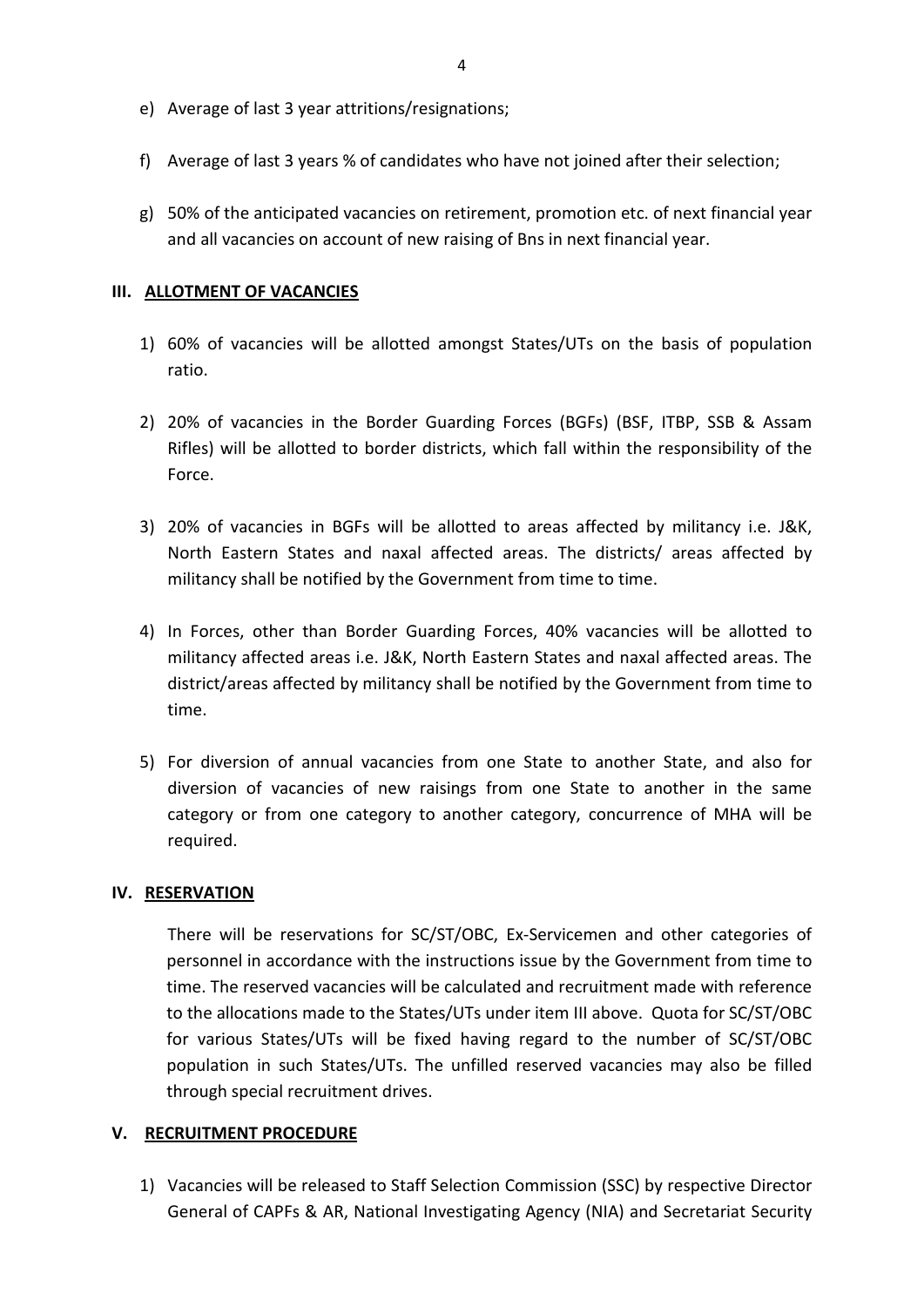Force (SSF) through nodal Force/MHA for carrying out recruitment of candidates out of the States/districts, as earmarked.

### 2) **Centralised/Regional Recruitment through Staff Selection Commission**

- i. SSC would hold the recruitment through and with the help of Regional offices of the Commission. Such recruitments can be made commonly for all the CAPFs ,AR, NIA & SSF.
- ii. The Recruitment process will consist of Physical Standard Test (PST), Physical Efficiency Test (PET), written examination and medical examination.
- iii. The candidates qualifying in PST and PET will be called for the written examination. Based on performance in the written examination, candidates will be short-listed for medical examination.
- iv. All candidates applying for the recruitment and prima-facie eligible will be called to appear in Physical Standard Test and Physical Efficiency Test. Detailed scrutiny of their eligibility will not be undertaken by the Commission before PST/ PET. Call letters to candidates for PST/PET will be issued by the Nodal CAPF. However, allocation of candidates to the identified PST/PET Centers will be done by SSC on the basis of list of centers provided by the Nodal Force to SSC.
- v. PST and PET shall be mandatory but will only be qualifying in nature and will not carry any marks.
- vi. SSC shall try to finish the recruitment process within a period of 09 months.
- vii. One of the Forces will be declared a Co-ordinating/Nodal Force on annual rotation basis for conducting PST, PET and Medical Examination in consultation with SSC and coordinating the entire recruitment process.

### 3) **Method of Selection**

The recruitment will be made in the manner indicated below:-

- i. Selection will be made annually through invitation of applications after giving wide publicity by SSC.
- ii. An amount of Rs. 50/- will be charged as application fee from the candidates belonging to general and OBC category. However, no fee will be charged from candidates belonging to SC/ST community, Ex-servicemen and women.

### 4) **The selection will be made on the basis of the following**:-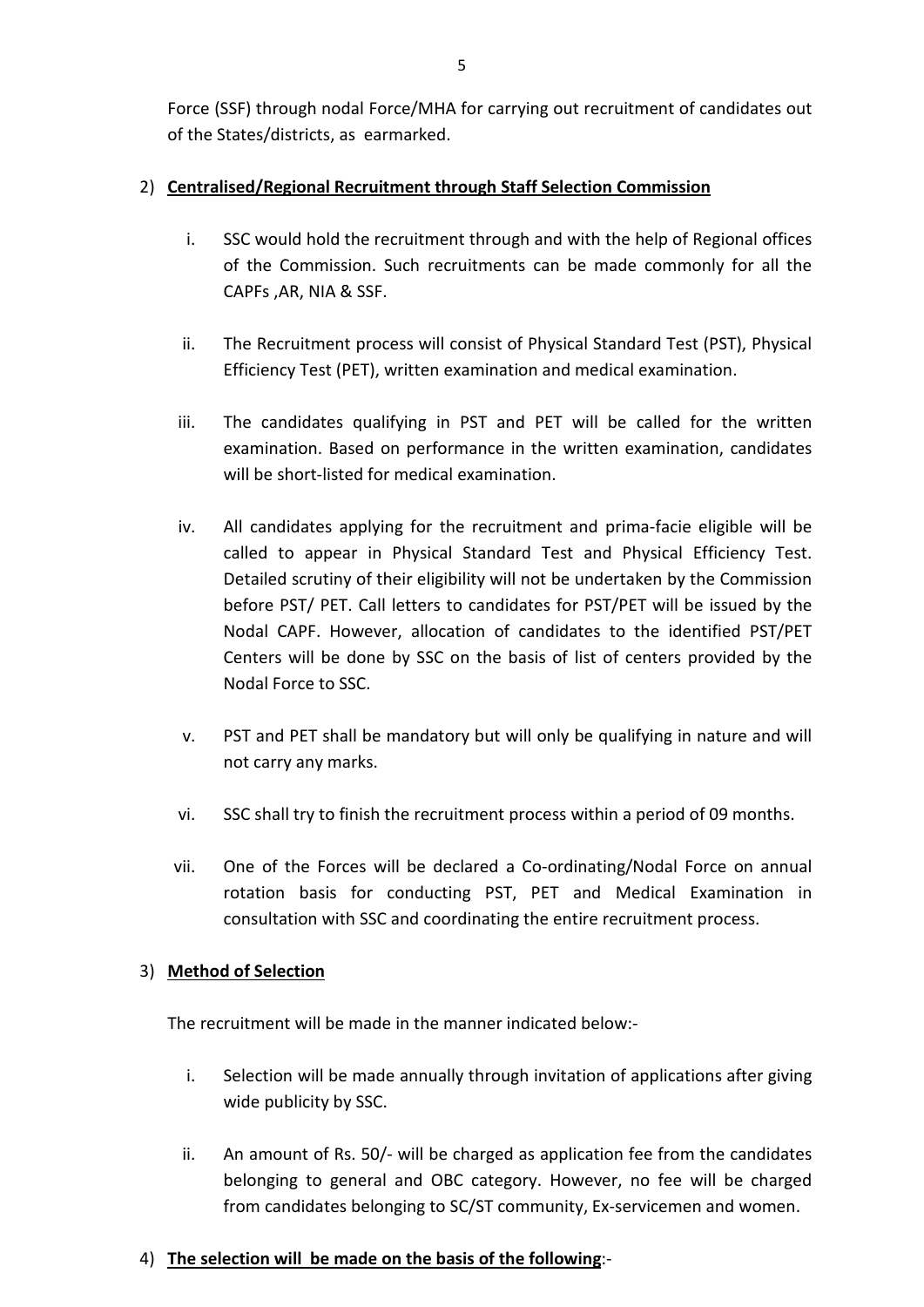- i. The examination will be advertised by SSC after receipt of firm vacancies from MHA. SSC will give wide publicity to the recruitment through its websites and regional offices. Mechanism for attending to complaints/ grievances relating to PST/ PET and Medical Examination will be put in place by the co-ordinating CAPF. Mechanism for attending to complaints/ grievances relating to written examination/preparation or merit list will be provided at the HQrs. and Regional Offices of the SSC.
- ii. Application Form should be designed centrally by SSC. Application will be accepted through on-line mode only except for the State of J&K, North-Eastern States, LWE affected districts and Border districts of the country where the candidates will have the choice to apply on-line or off-line mode, i.e. by post in prescribed format. Candidature of candidates applying through both the modes is liable for rejection summarily. No testimonials are required to be attached with the Application Form by the candidates at the time of applying for the post.
- iii. The candidates may be asked to submit the application to the Regional Offices concerned of SSC under whose jurisdiction the Centre selected by the candidate falls.
- iv. Detailed syllabi for the written examination would also be provided by the SSC in the advertisement published as well as on the website of SSC well in time before the written examination.
- v. Applications through off-line mode in prescribed format can be submitted by the candidates of the State of J&K, North-Eastern States, LWE affected districts and Border districts of the country on forms downloaded from SSC's website or in the format of Application Form as published in the Employment News where the candidates will have the choice to apply on-line or off-line mode, i.e. by post in prescribed format. Candidature of candidates applying through both the modes is liable for rejection summarily.
- vi. On receiving applications from the candidates, SSC will process these and will provide the lists/data of the candidates State-wise/ District-wise (LWE district and Border districts only) & category-wise to the nodal CAPF in soft copy mentioning PST/PET centres/Boards as per agreed programme, for conducting Physical Standard Test (PST) and Physical Efficiency Test (PET).
- vii. At the very beginning of the recruitment process, candidates whose applications are found to be in order will be asked to go through the height bar and thereby, candidates with lesser height will get eliminated.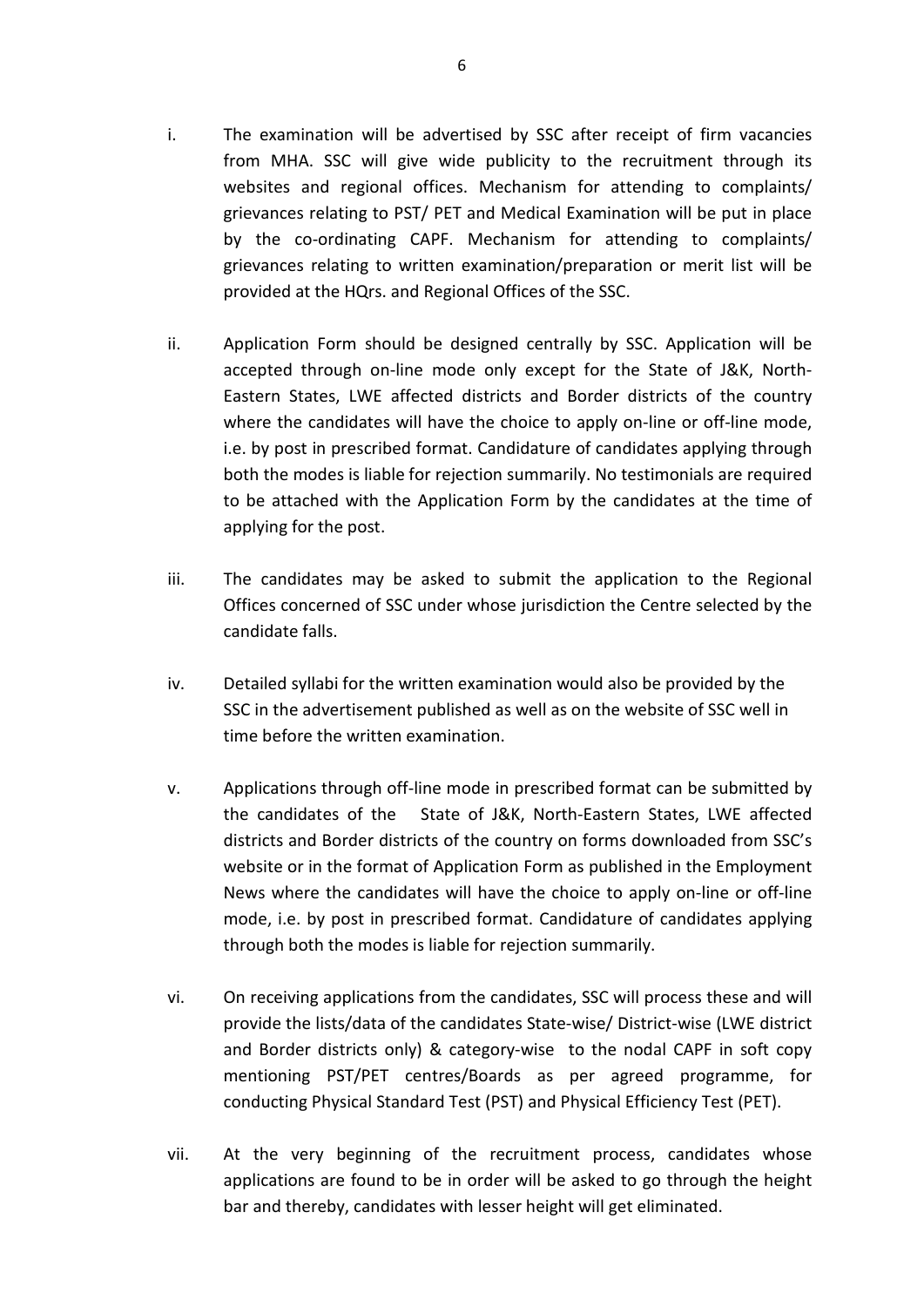- viii. Those who qualify the height test, will be subjected to PET which shall consist of five kilometres race (for male) and 1.6 kms race (for female) to be completed within 24 minutes and 8.30 minutes respectively.
- ix. Those who qualify in the race will be subjected to the modern biometric methods to obviate impersonation by the candidates. The biometric methods should be used at all stages of the recruitment (In the absence of computer based biometric equipments, thumb impression, digital photograph, and any specific identifying mark in the body may be used).
- x. Those who are found eligible on biometric identification and screening of testimonials will be subjected to chest and weight measurements.
- xi. Relaxation in height and chest (as the case may be) will be permissible only on production of requisite certificates from the competent authority at the time of PST and PET
- xii. Appeals from candidates who are not satisfied with their physical measurements may be obtained. Such candidates will be asked to report on the day after the completion of the PST and PET by giving a firm date. An appellate authority (Higher in rank than the PO of PST and PET Board) will report on the last day of the PST and PET and will again measure the physical standards of such candidates on next day as per their complaint. If candidates are found to be within the prescribed PST standards, they will be forwarded to the PST and PET board for further conduct of PET in continuation.

### 5) **Constitution of Medical Boards**

- i. Boards of CAPFs and Assam Rifles for conducting PST and PET and Medical Examination will be headed by an Officer of the rank of Commandant/Second-in-Command with two officers not below the rank of Assistant Commandant and atleast one Medical Officer. The Medical officer shall be associated during the final medical examination only.
- ii. An SC/ST officer and an officer belonging to the minority community may be co-opted in such Boards, if these Boards do not have representatives from these communities.

### 6) **Physical Standard Test (PST) and Physical Efficiency Test (PET**)

i. Candidates who are found eligible on height parameters will undergo PET (race) followed by biometric identification & screening of testimonials and thereon chest and weight measurements by a board.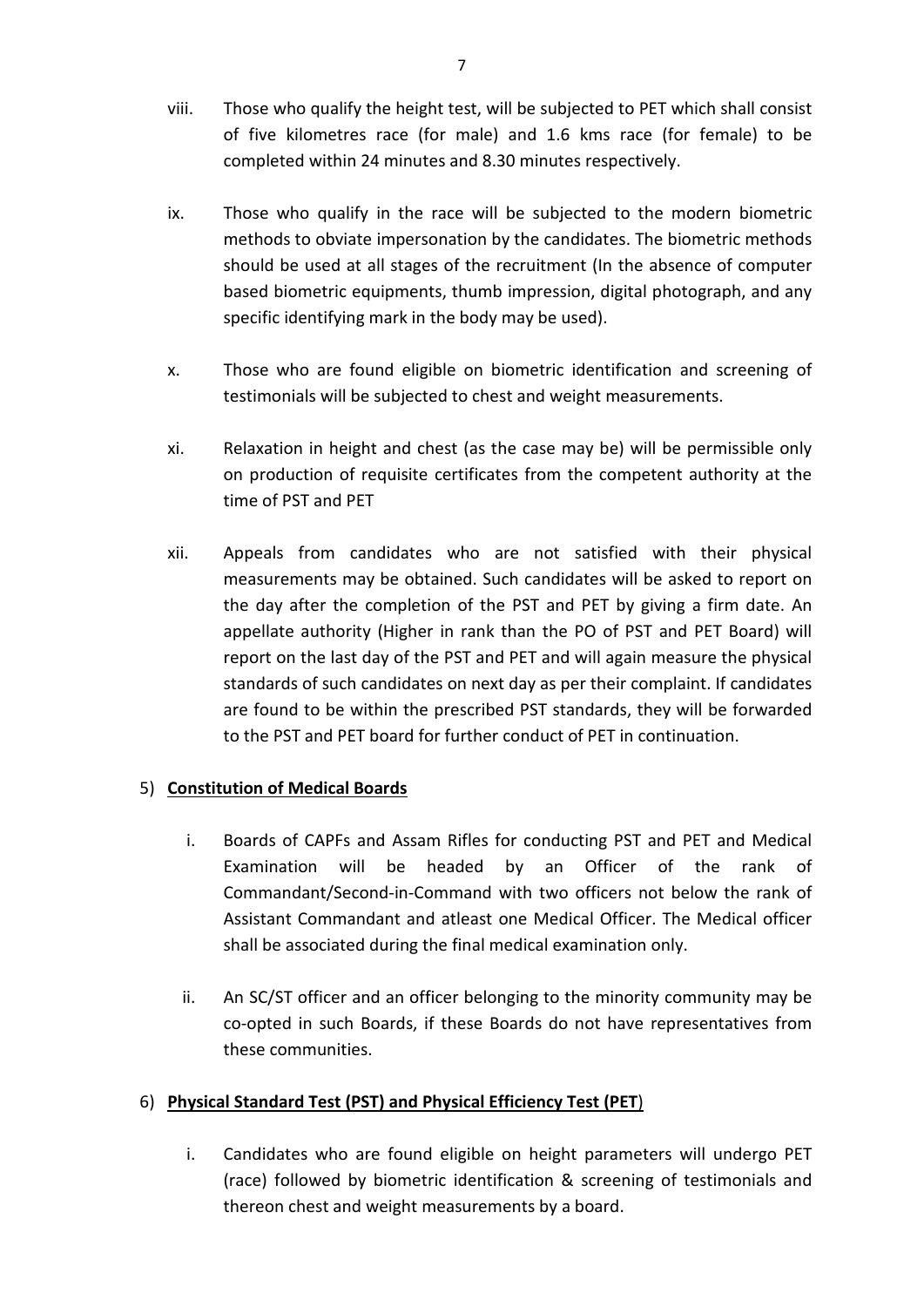- ii. PST and **PET** will be **scheduled and** conducted by the Nodal Force with the assistance of other CAPFs.
- iii. PET will comprise of 5 Kms race (for male) and 1.6 kms race (for female) to be completed within 24 minutes and 8.30 minutes respectively. For the Ladakh region, PET will comprise of 1 mile race (for male) and 800 metres (for female) to be completed within 6.30 minutes and 4 minutes respectively.
- iv. Pregnancy at the time of PET will be considered a disqualification and pregnant female candidates shall be rejected at this stage.
- v. PET will not be held for ex-servicemen. However, they will be required to qualify in the medical examination.
- vi. The nodal Force (CAPF) will consolidate and provide the data of qualified candidates in the PST/PET to be called for written examination along with biometric data of the candidates to SSC in the prescribed proforma within one month of completion of PST/PET. Call letters for written examination will be uploaded on the website of the Regional Office concerned of SSC. Call letter to the candidates who have applied on-line will not be dispatched by post and the candidate may download the same from the website of the Nodal Force. This fact and the URL of the website of the Nodal Force will be categorically mentioned in the notice of the examination/advertisement. If a candidate who apply through on-line belongs to the specified area for online/Off-line will receive the admit cards through post also. However, they may download the same from website.

### 7) **Written Test**

- i. The candidates who qualify in the PST and PET will be required to appear in a written test. SSC will conduct the written test of only those candidates who qualify in the PST and PET.
- ii. The Commission will conduct written examination in both on-line (Computer based) and off-line mode(OMR Sheet) for the candidates qualified in PST & PET. The candidates will have the choice to opt for On-line or Off-line mode of Examination in the application form. The written test will consist of objective type multiple choice questions. The question paper should be of 100 marks and it will comprise at least 100 questions. The Commission will process the result of written examination and list of candidates shortlisted for DME will be given to MHA/Nodal CAPF alongwith their centre of medical examination. The Nodal CAPF will issue call letters and conduct DME and RME with the assistance of other CAPFs.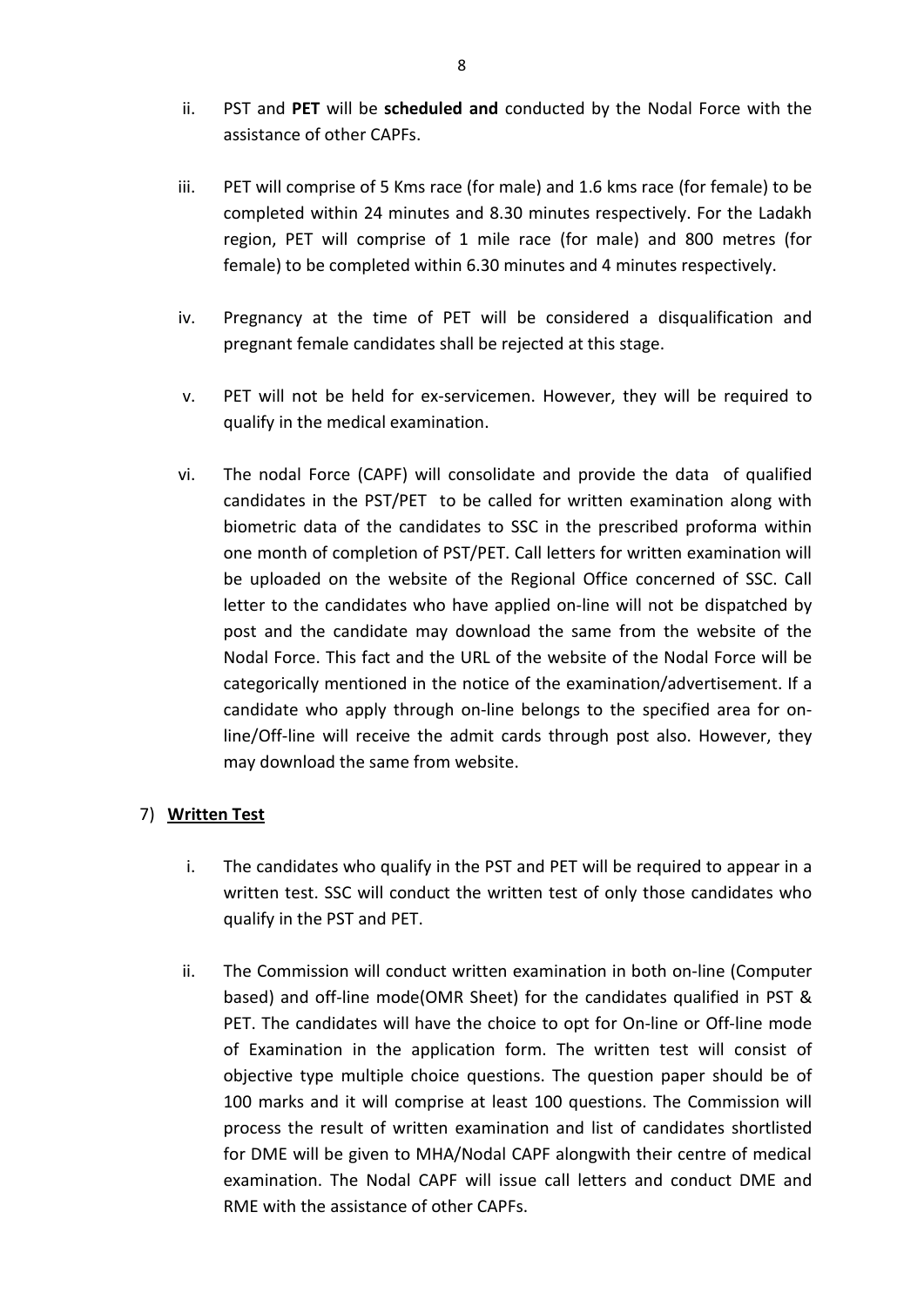- iii. While all the question papers in an examination may contain the same set of questions, the question papers may be in different series, which will have the questions in different order.
- iv. The question paper will be set to assess the general awareness/ general knowledge, knowledge of elementary mathematics, analytical aptitude and ability to observe and distinguish patterns and to test the basic knowledge of the candidates in English/Hindi.
- v. The question papers will be set in Hindi, English and regional languages, i.e. Kashmiri (Urdu Script for J&K), Marathi(Maharashtra), Gujarati(Gujarat), Malayalam (Kerala), Kannada (Karnataka), Telegu (Andhra Pradesh), Tamil(Tamil Nadu), Oriya (Odisha), Bengali (West Bengal and Tripura), Punjabi (Gurmukhi script for Punjab), Assamese (Assam & Arunachal Pradesh), Manipuri (Manipur) and Mizo (Mizoram). Accordingly, the papers can be answered in any of these languages. SSC may set the question papers in regional languages other than the above, if such demands are received from the State Governments or directed by the MHA.
- vi. The question papers should be set centrally.
- vii. Candidates will be required to answer in OMR sheet in case he/she opts for off-line mode.
- viii. SSC will provide the list of candidates qualifying in the written examination to the nodal Force for the conduct of the medical examination of the qualified candidates. The number of candidates to be shortlisted for medical examination on the basis of merit in the written test will be equal to the number of vacancies, increased by average failure rate during medical examination determined on the basis of past experience.

### 8) **Medical Examination**

- i. Only those candidates who have scored above the cut-off marks fixed by the SSC in written examination and as per the list provided by SSC will be required to appear in the medical examination.
- ii. The candidates will be medically examined to assess their physical & medical fitness as prescribed in the eligibility conditions.
- iii. Medical tests (X-Ray & Laboratory) shall be conducted only for such candidates who are found fit after initial medical examination.
- iv. In case of medical examination, "temporary unfitness" will not be allowed. However, any such female candidate who during the medical examination is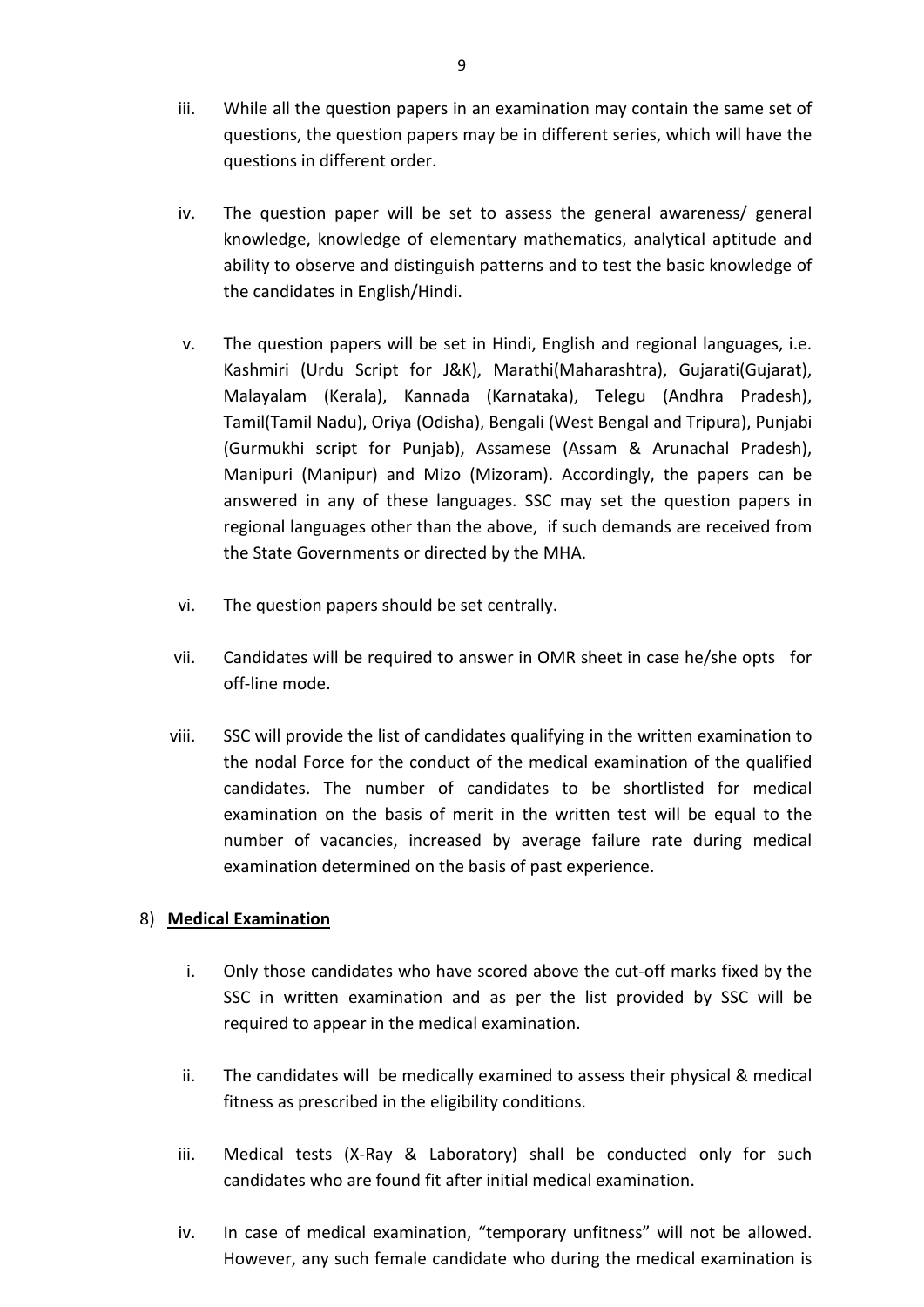found to be pregnant of twelve weeks standing or above, she shall be declared temporarily unfit and her appointment held in abeyance until the confinement is over.

- v. However, candidates declared unfit may file an appeal/ representation within 15 days of rejection by the medical Board.
- vi. The appeal panel (Appellate authority and one Medical Officer) shall decide the correctness of appeals within a period of month of the date of rejection. If the appeals is found in order by appeal panel, the candidate may be called for RME. If the candidate is found fit in RME by the duly constituted board, the candidates will be included in the data/list of medically fit candidates to be sent to SSC by the Nodal Force. While preparing merit list/result the SSC will consider the DME fit as well as RME fit candidates on the basis of their merit and category.
- vii. Testimonials of the candidates will be checked at the medical examination stage. Collection of documents from the candidates and their verification during DME will be the sole responsibility of the CAPFs. The Commission will provide training to the CAPFs personnel for collection and verification of documents.
- viii. After conduct of DME/RME, result of candidates (Fit/Unfit/ Absent) will be given to the Commission by Nodal Force alongwith verified data of Fit candidates, in soft copy within a period of one month after completion of RME. Accuracy of the verified data and the result of DME/RME will be the sole responsibility of the CAPFs who will ensure the same.

### 9) **Merit lists**

- i. Merit lists in each category namely, General, SC, ST, OBC and ex-servicemen will be drawn separately for males & females by SSC in respect of each State/UT and further earmarked category of Districts wherever applicable, on the basis of aggregate marks obtained in the written test. While preparing the merit list, SSC will consider candidates against vacancies for the State in respect of which they have submitted domicile certificate. The Commission will prepare and declare the final list of selected candidates State-wise (indicating District-wise quota selection also, wherever applicable) without making any Force allocation and send the relevant data to the Nodal Force, as done by UPSC in case of CAPF (Asstt. Comdt.) exam.
- ii. In case of tie in marks, SSC will resolve the tie following its set procedure, which will be clearly stated in the advertisement of recruitment.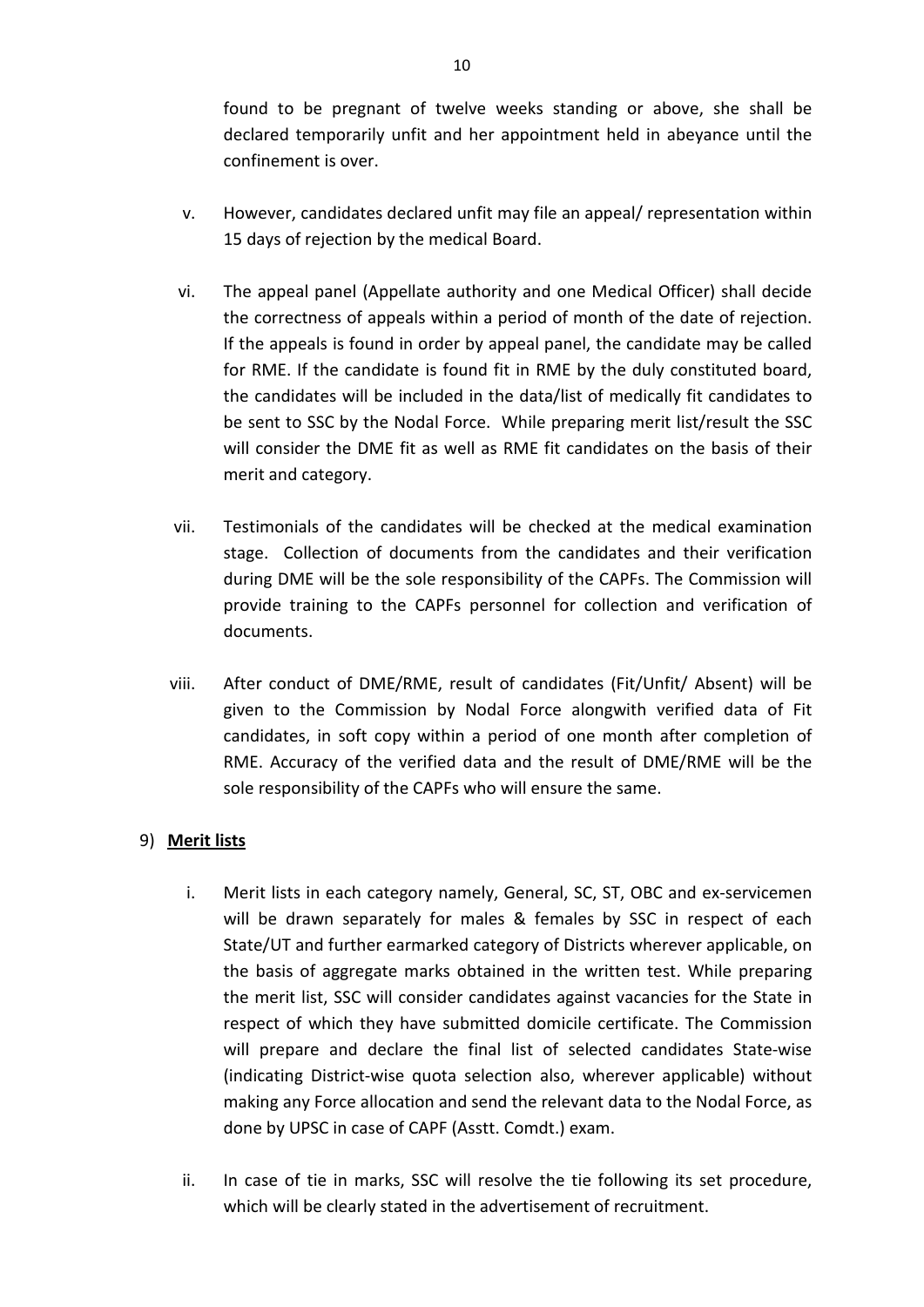iii. Based on such merit list declared by SSC, the Nodal CAPF will make Force allocation on the basis of merit-cum-choice of the candidates as done in case of CAPF (Asstt. Comdt.) exam and will upload the Force allocation chart in the website of the Nodal Force. After Force allocation, the CAPFs will make nomination of the selected candidates to the respective Forces. The dossiers will be with Nodal Force hence CAPFs may collect the dossiers from Nodal Force after Force allocation.

#### 10) **Final Selection**

- i. The final selection of the candidates will be made in order of merit in each category. SSC will declare the results of finally selected candidates (State/UTwise and community wise i.e. SC, ST, OBC & Gen). Force allocation to the successful candidates will be made by the Nodal Force on the basis of merit cum choice.
- ii. The cut off percentage of marks for appointment will be normally as under :

| General and Ex-servicemen | 35% |
|---------------------------|-----|
| SC/ST/OBC                 | 33% |

### **VI. General**

- i. Advertisement for recruitment of Constable (GD) in CAPFs will be issued centrally by the SSC. Wide publicity regarding recruitment will be given in the local news papers including vernacular papers and the Employment News/ Rozgar Samachar and also through Radio and Television by SSC.
- ii. According to the 15 Point Programme of the Government, efforts are to be made to give proportionate representation to the minority communities. Since there are no reservations in service based on religion, this can be achieved through making the minority community candidates aware of the employment opportunities/ recruitment programmes and the incentives/ prospects available in the CAPFs & AR. The publicity campaign by SSC should take care of this and should send special information to the minority community run institutions/ organizations with a request to encourage the candidates to apply for the recruitment in CAPFs.
- iii. For the recruitments in North-Eastern States (other than Assam), the cycle time should be reduced wherein the time period between the PST and PET and the written examination as also between the written exam and medical examination should be compressed by constituting more number of medical boards.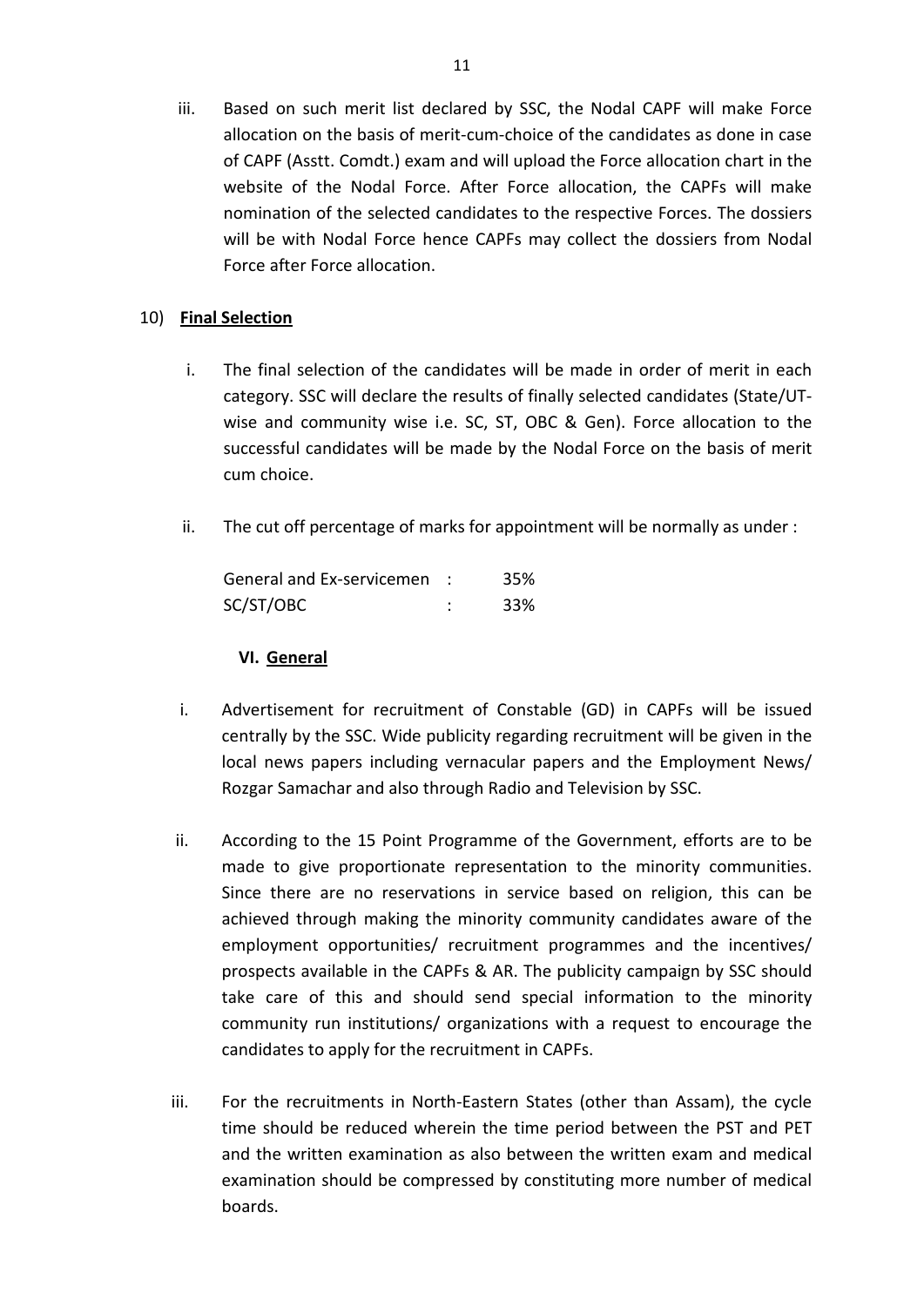- iv. In case other recruitment are made to fill up backlog vacancies, if any, then the procedure enumerated above will be followed.
- v. Court cases/ RTI/ Public Grievances relating to Notice of Examination, conduct of written examination and preparation of merit list would be handled by SSC and those relating to all other issues like Scheme of Examination, vacancies, conduct of PST/PET, DME, Force Allocation of selected candidates, etc. will be handled by the Co-ordinating Nodal CAPF/MHA.
- vi. Centre of exam will not be a criterion for selection of the candidate against vacancy of the State in which that centre falls. Domicile Certificate will be the sole criterion for this purpose. Therefore, candidates seeking selection against vacancies earmarked for a particular State/ District category are mandatorily required to submit domicile certificate to that effect issued by the competent authority from that State.
- vii. The expenditure involved in conduct of the examination will be borne by the MHA/CAPF and the funds required would be placed at the disposal of the Commission well before the examination.
- viii. Any claim/representation regarding change (inclusion/ exclusion) in the merit list due to wrong verified data or change in Medical Fitness Status will be handled by CAPF. However, in case of any change in result due to inclusion/ exclusion of any candidate in/ from the merit list, the revised result will be published by SSC as a corollary/ corrigendum/ addendum to the original result declared/ published by SSC.

#### VII. **SAFEGUARDS**

The process of PST/PET/medical examination should be preferably video graphed.

## VIII. **ADDITIONAL MEASURES TO BE ADOPTED FOR FILLING UP THE VACANCIES WHICH REMAIN UNFILLED THROUGH THE ABOVE PROCESS FROM J&K/BORDER DISTRICTS/LWE AFFECTED DISTRICTS**

- i. The recruitments shall be made initially only through the regular recruitment process conducted through Staff Selection Commission (SSC).
- ii. In case certain vacancies allocated to the State of J&K/LWE affected Districts and the Border districts remain unfilled, Recruitment rallies may be organized/ conducted in the State of J&K/LWE affected Districts as well as the other such States having border districts where vacancies remain unfilled. Such recruitment rallies shall be conducted by the respective CAPF or the